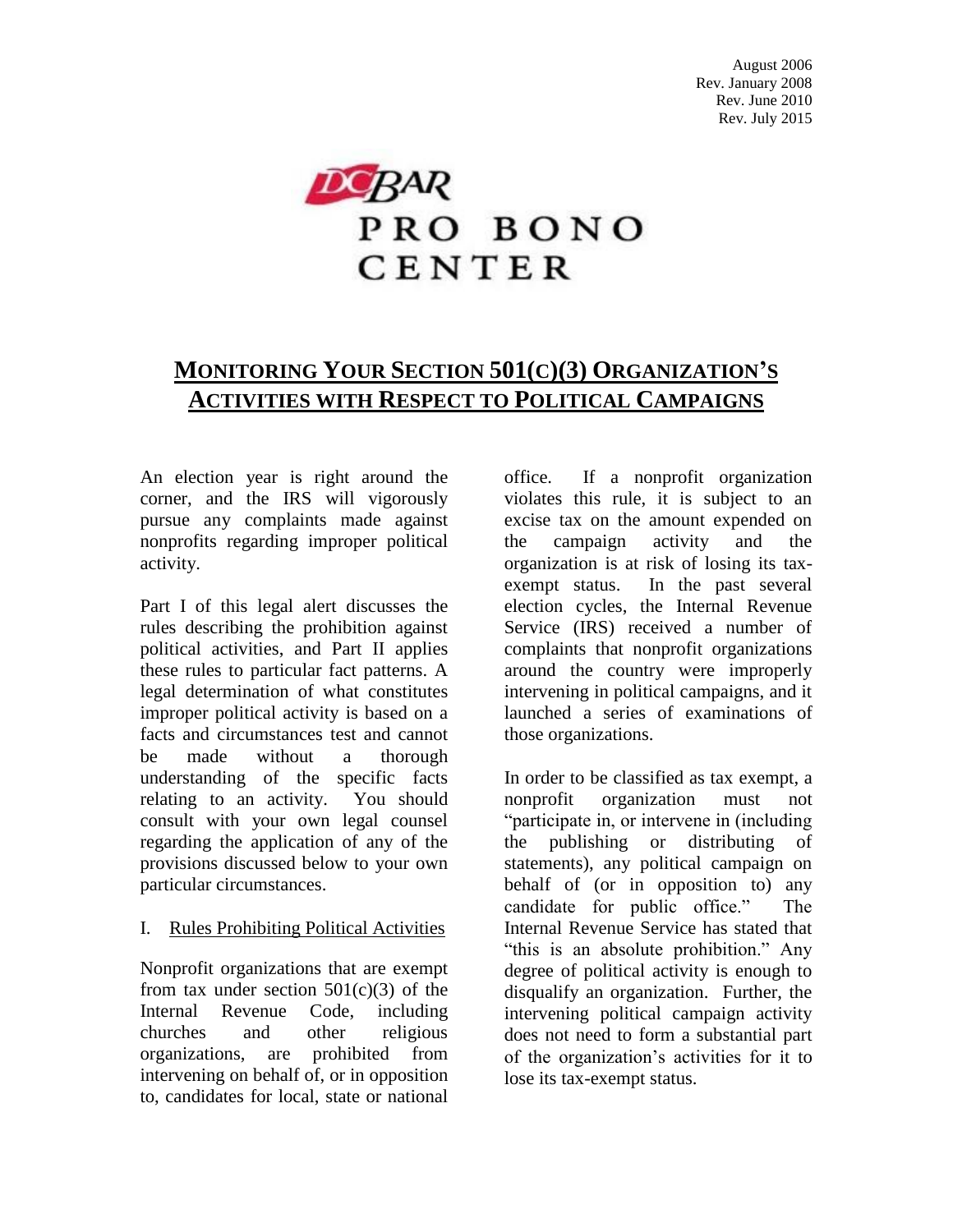Individuals, of course, still retain the right to participate in the political sphere. The law distinguishes between activities that individuals undertake in conjunction with their official responsibilities and personal activities. Only activities that are directly or indirectly authorized or ratified by the nonprofit organization, or that are reimbursed by the organization, will be considered organizational activities.

#### A. Campaigns for Public Office

Three factors must be met for an organization to be participating in disqualifying political activity:

- The organization must participate or intervene in a campaign;
- The campaign must be with respect to an individual who is a candidate, and
- The election must be one for public office.

These factors are discussed in this order below.

#### 1. Participating or Intervening in a Campaign

There are many ways to participate or intervene in a political campaign. For this purpose, a campaign is considered the running for local, state or national office.

The most obvious way for an organization to meet the first criteria is to make a contribution to a candidate (including a loan, even an interest-

.

bearing loan, where the funds are to be used for the campaign).

Endorsing a candidate or providing a candidate with the use of facilities or employees is also a clear violation of this restriction. Evaluating or rating the qualifications of the various candidates for office, even if done so in a nonpartisan manner, is another way to violate this standard. The IRS also views assembling panels of citizens to rate candidates as a prohibited political activity.

At times, nonprofit organizations want to engage in "voter education." If a nonprofit organization does so, it must ensure that it stays clear of "voter direction." Thus, it is acceptable for an organization to neutrally educate voters on various issues, but it is prohibited from presenting information about political issues and candidates in a biased way.

For example, one organization lost its tax-exempt status when it attacked candidates and incumbents considered too liberal. Another organization was found to be in violation of the political activity prohibition by sending directmail fundraising letters during election periods that implied that the funds raised would be used in part to finance candidates who shared the organization's point of view. In another case, an organization whose fundraising letters were signed by a candidate for political office, and whose letters were very similar to the candidate's statements and positions, also lost its tax-exempt status.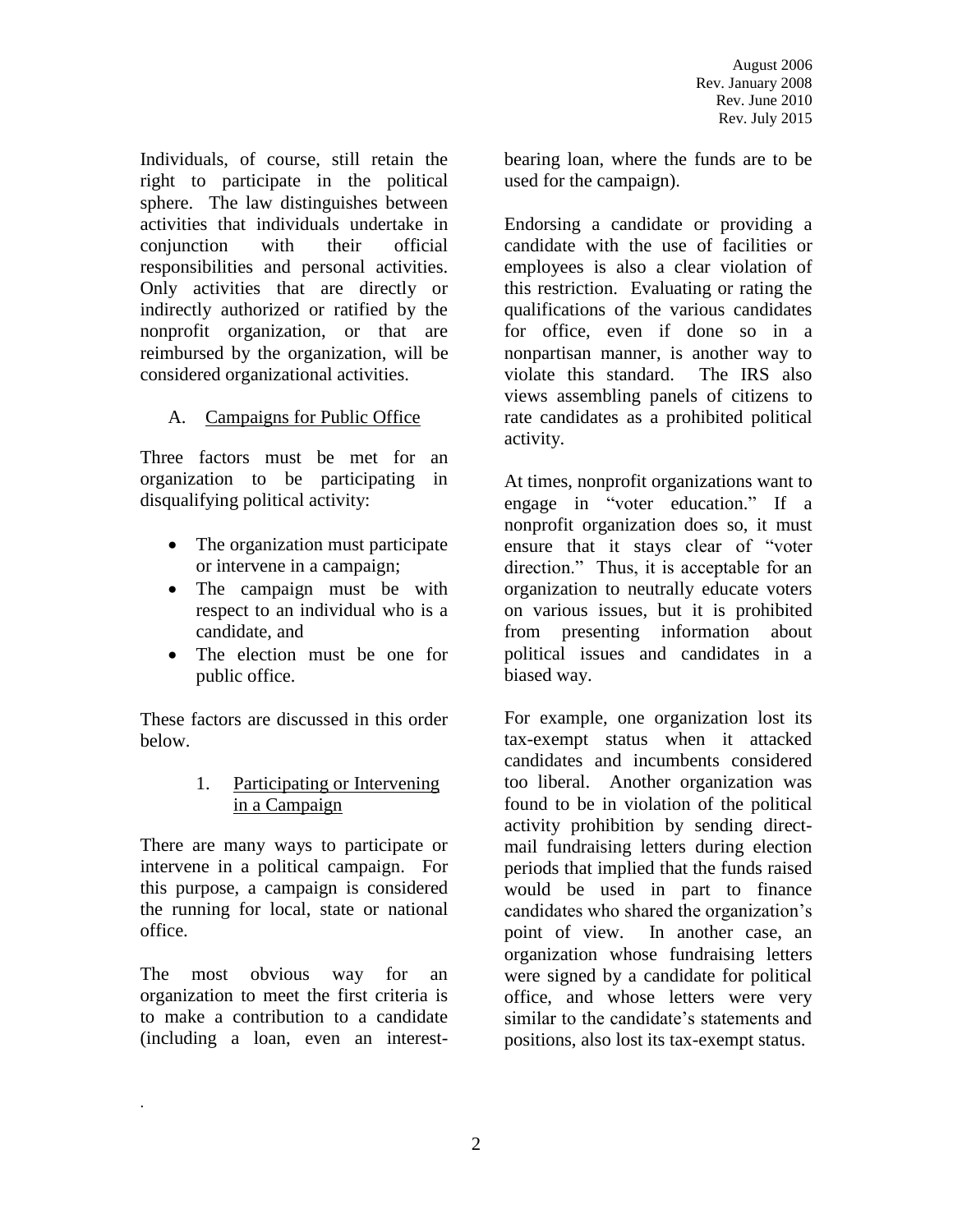As illustrated above, nonprofits may not express opinions on the candidates. Organizations also risk losing their taxexempt status if they publish answers to questions that indicate a bias on the issues, or publish a voter guide reflecting voting records on only select issues. However, an organization may publish the voting records of candidates on a "wide variety" of major issues, as long as there is no editorial comment or approval or disapproval of the voting records. An organization may also publish responses of all candidates for an office to a questionnaire on a "wide variety" of subjects as long as no preference for a candidate is expressed.

## 2. A Candidate

An individual is considered a candidate once he has declared himself a candidate for public office. The IRS regulations define a candidate to include "any individual who offers himself, or is proposed by others, as a contestant for elective public office." Prominent political figures are not necessarily considered candidates, even if there is speculation regarding their election to specific offices, but organizations should exercise caution with respect to such individuals.

## 3. A Public Office

.

Public office can include local, state or national office. According to the IRS, a public office is distinguished from public employment in that an individual must be elected to public office. For example, the IRS has stated that an organization attempting to influence the

confirmation of a judicial nominee by the U.S. Senate does not constitute participation or intervention in a political campaign because the judicial nominee is not a candidate for elective public office. As a general rule, if an individual's name is listed on a ballot, he or she is a candidate for office.

### B. The Internet

The rules for political activities conducted via the internet are the same as for political activities conducted elsewhere. Thus, an organization that posts material in favor of a candidate for elected office on its website can lose its tax-exempt status just as if it had published the material in a newspaper.

### II. Application to Specific Activities

### A. Educational Activities

A common question that arises when determining whether a section  $501(c)(3)$ organization has violated the political campaign prohibition is whether the activity constitutes political intervention or whether it is educational. Educational activities serve a permissive purpose. Significantly, an activity can be educational and still be considered an intervention in a political campaign. The following section examines some of the circumstances that must be considered in relation to a specific educational activity.

#### 1. Public Forums

A nonprofit organization can conduct public forums involving debates and lectures on social, international and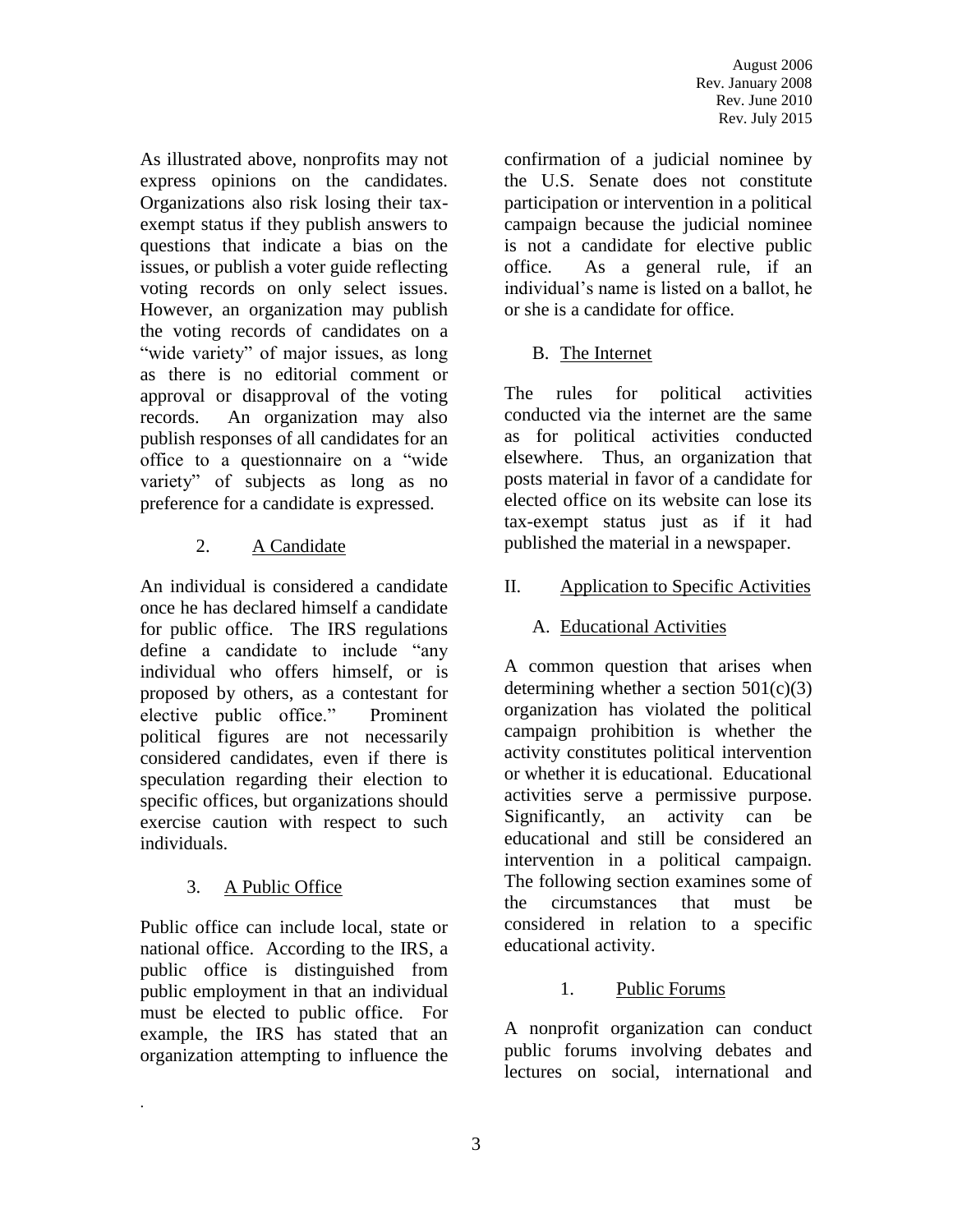political questions and still retain their tax exempt status as long as they provide fair and impartial treatment of the candidates. All legally qualified candidates should be invited to the forum unless it is unreasonable or impractical.

Further, such forums and debates should discuss a wide range of issues and the organization must present a sufficiently full and fair explanation of facts to allow the public to form its own opinion independent of the organization's. An organization cannot use disparaging terms, innuendoes, insinuations, or incomplete facts when educating the public. Finally, the organization must not publish a final report of the forum which rates the candidates.

The following are some factors that would indicate that the organization is not trying to influence the public's vote:

- Questions for the candidate are prepared and presented by an independent nonpartisan panel,
- The topics discussed by the candidates cover a broad range of issues that the candidates would address if elected to the position sought, and
- Each candidate is given an equal opportunity to present his or her views on the issues discussed.

The following are some factors that would indicate that the organization is improperly trying to influence the public's vote:

.

- The candidates are asked to agree or disagree with positions and platforms of the organization, and
- A moderator comments on the questions or otherwise implies approval or disapproval of the candidates.

### 2. Rating Candidates

It is not permissible for a  $501(c)(3)$ organization to rate candidates, even on a non-partisan basis. This includes all candidate questionnaires, voting records, voting guides and any other materials in which one could compare candidates.

#### 3. Voting Records and Guides

The IRS considers the publication of voting records and guides to be permissible educational activities of an organization as long as no editorial comment or opinion is stated or implied. A nonprofit organization can prepare and pass out voting records for all members of Congress on a wide variety of subjects. A nonprofit organization may also publish all the candidates' responses to a questionnaire prepared by the organization. While conducting these activities, the nonprofit organization may not express a preference for a candidate or publish a candidate's answer to questions in a way which indicates bias, nor should it compare the candidate's position on issues with its own. Further, the organization cannot publish a voter guide with voting records of Congressmen with only selected issues of special interest to the organization.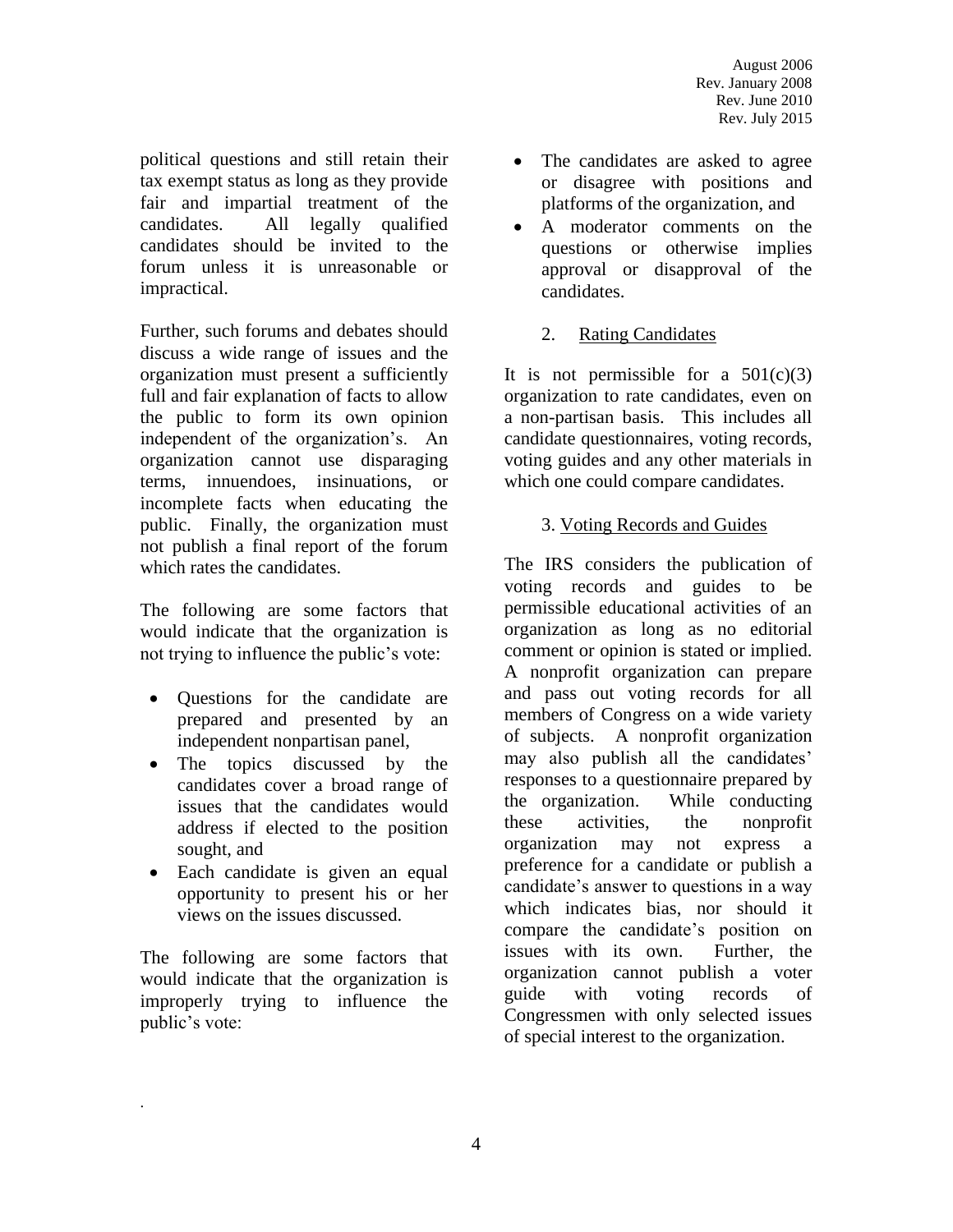One organization lost its tax-exempt status when simultaneously educating voters and demonstrating the organization's preference for candidates by both distributing to its members information on how to register and be elected as precinct committeemen and a survey presenting the views of national political candidates on voluntary school prayer, abortion, the Equal Rights Amendment and homosexuality.

The organization encouraged its members to "vote intelligently" for Christian candidates in elections. In its survey of candidates, the organization identified Christian candidates. The IRS ruled that the organization's action constituted participation or intervention in a political campaign on behalf of candidates for public office and revoked the organization's tax-exempt status.

#### 4. Voter Registration and Get Out the Vote Drives

Organizations are permitted to assist with voter registration and to encourage people to participate in the electoral process if they do so in a non-partisan manner. For example, if an organization sets up a voter registration booth, decorating it with signs and banners that only state the organization's name, and the staff of the booth makes no reference to a specific candidate or political party, the organization is not engaged in a political campaign intervention. If the organization's representatives speak in favor of one candidate or displays signs for a specific candidate, however, the organization is engaged in political campaign intervention.

.

#### B. Candidate Appearances

An organization may also invite political candidates to speak before their organization, in a non-candidate capacity. For example, an organization may invite a candidate to speak because the candidate currently holds or formerly held public office, is considered an expert in the field about which they are invited to speak, or is a celebrity or has a distinguished, military, legal or public service career. A candidate may also choose to attend an event that is open to the public, such as a lecture, concert or religious service.

When an organization invites a political candidate to speak at an event, it is the organization's responsibility to ensure that no one including the candidate or any representative of the organization mentions his or her candidacy; no campaign activity occurs in connection with the candidate's attendance at the event; the organization maintains a nonpartisan atmosphere at the event; and the speaker does not talk in a candidatecapacity. The organization should make clear the capacity in which the candidate is appearing, and no mention of the upcoming election should be made. Unlike when an organization invites a candidate to speak in a capacity as a candidate, the organization does not have to provide equal access to all the political candidates for that election.

If an organization does invite candidates to speak in their capacity as candidates, it must invite all candidates to speak, unless it is unreasonable or impractical.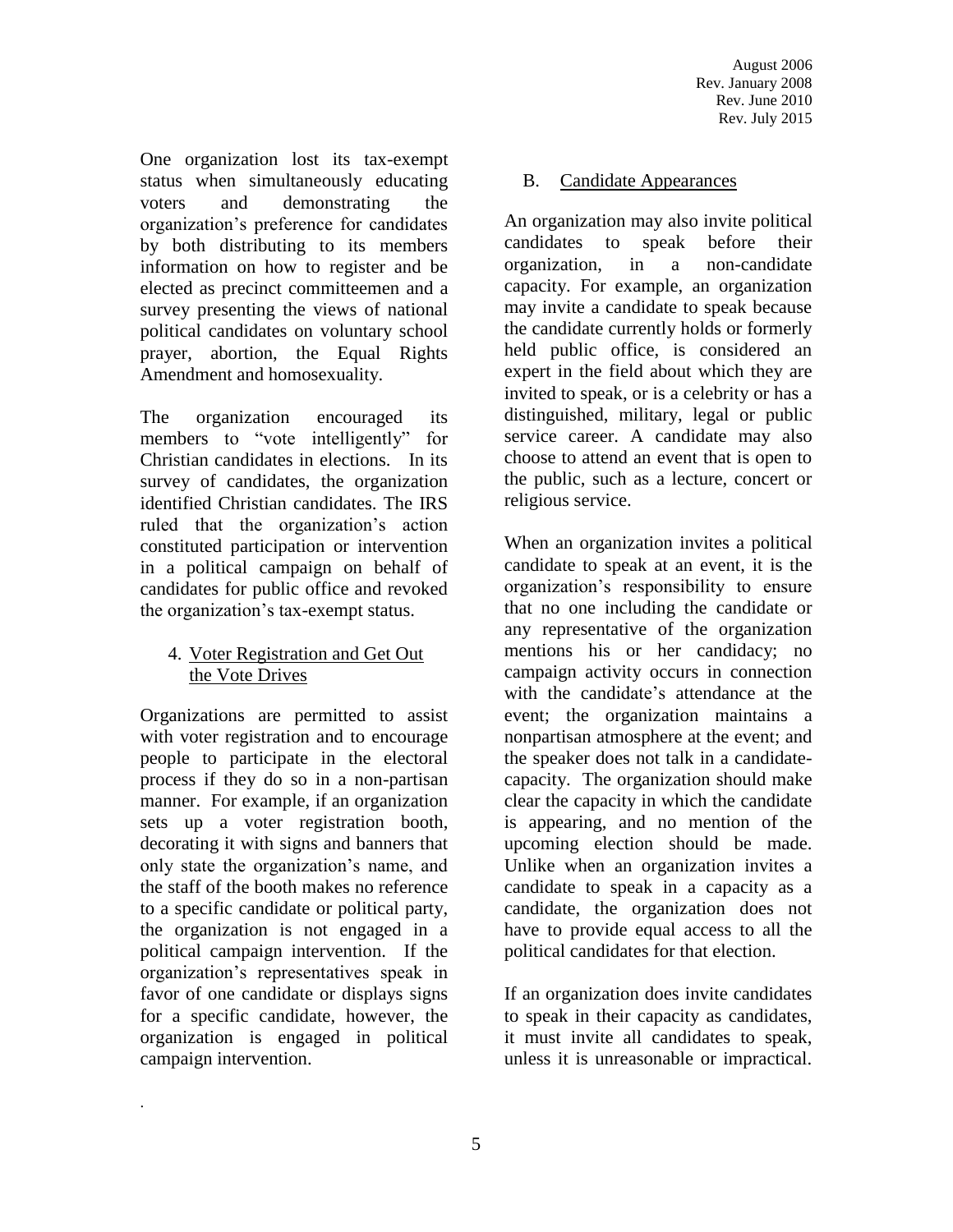The topics discussed by the candidates should cover a broad range of issues that the candidates would address if elected to the position sought. Each candidate should be given an equal opportunity to present his or her views on the issues discussed, and the organization must conduct the appearance in a neutral, nonpartisan manner. Finally, no political fundraising may occur at the event.

### C. Speaking as an Individual

The IRS distinguishes between activities people do in their "official" capacity and those that are "personal" only. Only activities people perform in their "official" capacity as employees of the  $501(c)(3)$  organization are taken into account when assessing an organization's qualifications for taxexempt status with regards to political campaign efforts. If an organization has, directly or indirectly authorized or ratified an individual's political acts or reimbursed an individual for contributions or other similar political expenditures, the political campaign activities of an individual will be attributed to the organization.

Employees and board members of a nonprofit organization may make comments regarding political candidates provided they are speaking as individuals. Such statements should not be made in any of the organization's publications or at any of its functions. The IRS advises that "ministers and others who commonly speak or write on behalf of religious organizations should clearly indicate, at the time they do so, that public comments made by them in

.

connection with a political campaign are strictly personal and are not intended to represent their organization." Religious leaders cannot use the pulpit to advocate a certain message on behalf of a political candidate during an official religious event.

For example, the IRS held that one church intervened in a political campaign when a reverend delivered a guest sermon two days before the 2004 presidential election in which he discussed the candidates having a debate with Jesus. The reverend said that Jesus would have told President Bush that his pre-emptive war policy "has led to disaster." Although the reverend did not directly endorse a candidate, the IRS held that his comment constituted an intervention in a political campaign by the church in which the reverend delivered his guest sermon.

#### D. Issue Advocacy versus Political Intervention

A nonprofit organization is entitled to take positions on important public policy issues, including issues that divide candidates for office. However, the organization must be careful that its advocacy does not cross the line into political intervention.

Depending on the facts and circumstances, even if a statement does not say to vote for a specific candidate, the organization's activity may still be considered campaign intervention if there is any message favoring or opposing a candidate. A statement can identify a candidate not only by name,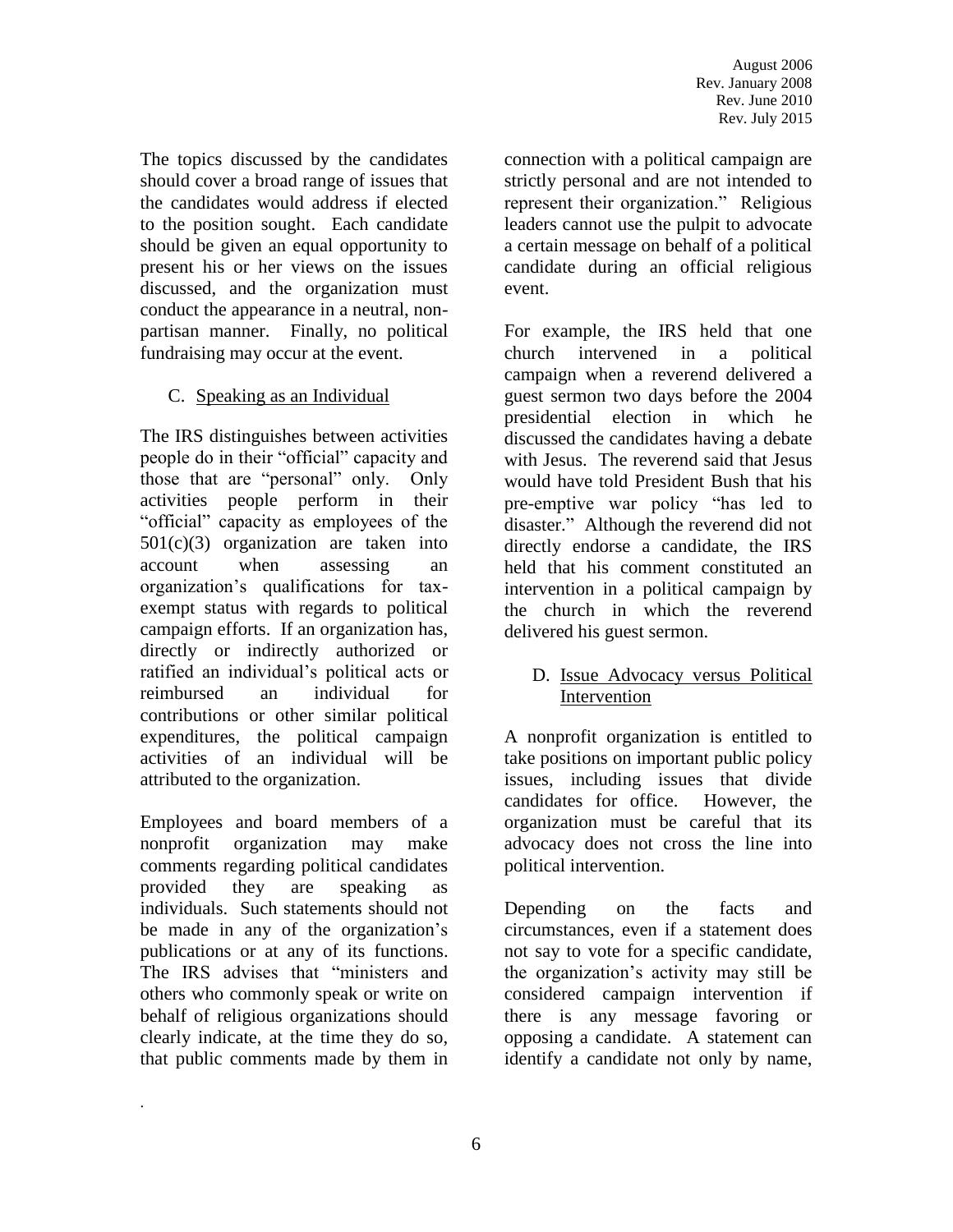but by showing a picture of the candidate or by referring to political affiliations or other distinctive features of a candidate's platform or biography.

Some factors used in determining whether a communication is a political campaign intervention are whether the statement:

- identifies one or more candidates for office;
- approves or disapproves of a candidate's position;
- is delivered close to an election:
- makes reference to the election:
- refers to an issue raised in the campaign; and
- is related to a non-election event, such as a vote by the legislature, or an on-going series of advocacy communications by the organization.

For example, a college issued a statement encouraging people to contact Senator X, a candidate for re-election, and ask him to vote for legislation pending before the Senate that would increase funding for college scholarships. The IRS has stated that the college did not intervene in a political campaign because the issue was not one that was being debated in the campaign; the timing of the statement was determined by the timing of the Senate vote, and not the election; Senator X was in a position to vote on the pending legislation; and the statement did not mention the election.

In contrast, the IRS said that another organization violated the political

.

campaign rules when it aired a radio spot encouraging voters to contact Governor X and ask him to end the under-funding of public schools. The IRS noted that the statement was not part of an ongoing series of advocacy messages the organization was making to the public; was made a few days before an election in which the Governor was a candidate for office; the issue of public school funding had sharply divided the Governor and the other candidates for office; and there was no external event, such as a pending legislative vote, that dictated the timing of the statement.

#### E. Business Activity

Often times the question arises whether business activities, such as selling mailing lists or leasing office space, with a candidate constitute participation in a political campaign. Generally, it will not constitute participation in a campaign if business is conducted with a candidate on the same terms as any other person.

For example, if an organization rents out space for receptions and dinners to the general public for a standard fee, the organization does not intervene in a political campaign if a candidate rents out that space for a fundraising dinner at its standard rates. If the organization gave the candidate a lower rate or would only rent the space to certain candidates, however, this would not be an acceptable activity.